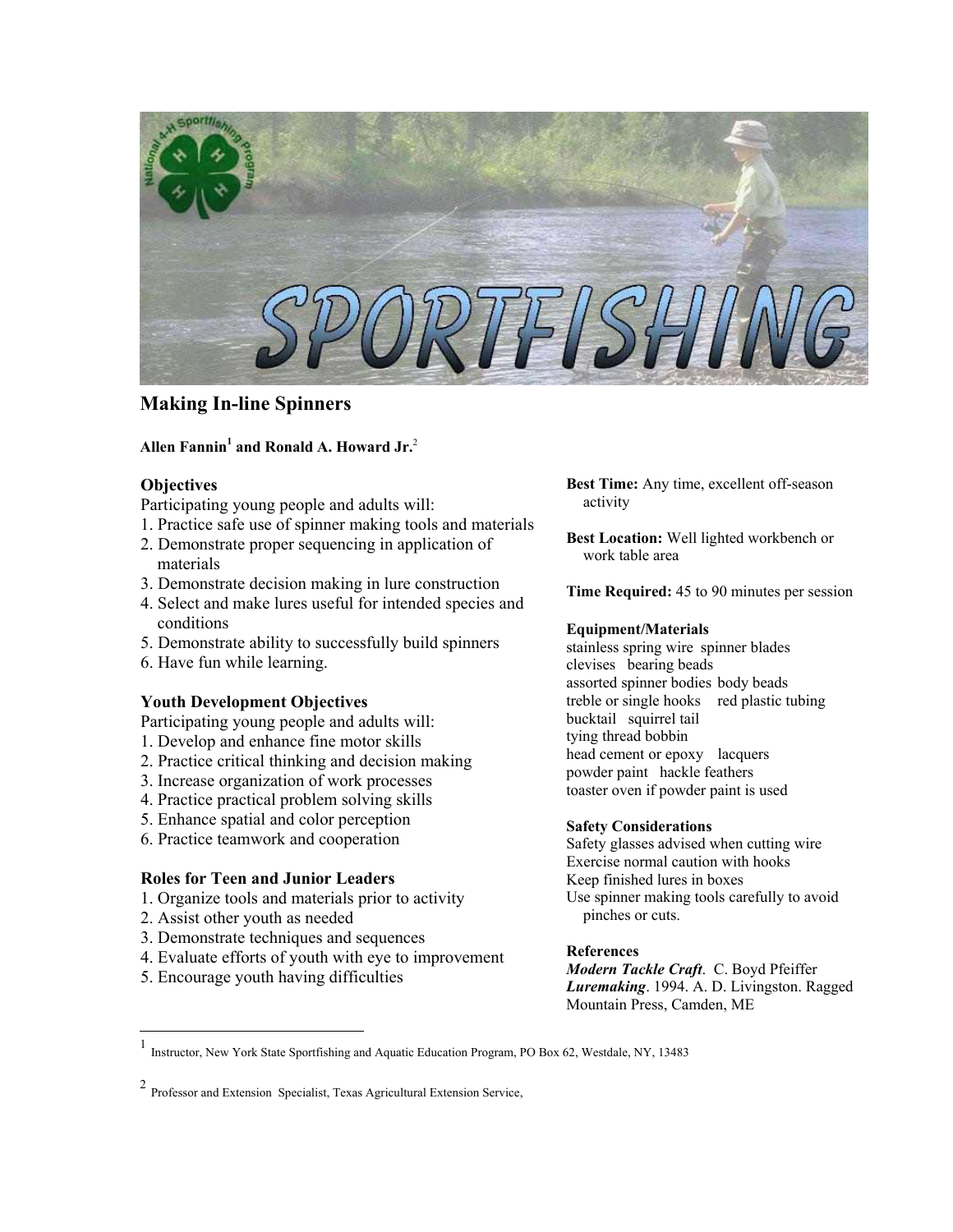## **Potential Parental Involvement**

- 1. See "Roles for Teen and Junior Leaders" above
- 2. Act as "learners" to reinforce youth learning
- 3. Arrange for or provide work area
- 4. Arrange for or provide materials
- 5. Arrange for or provide transportation
- 6. Arrange for or provide refreshments
- 7. Observe teamwork and cooperation

## **Lesson Outline**

#### **Presentation**

- I. Some definitions
	- A. Spinners
		- 1. Rotating blade on a shaft or snell
			- a. Blade design variable
			- b. Body or lack thereof
			- c. Hook or hooks
		- 2. Clevis in most styles
			- a. Eases rotation of blade b. Usually against a bearing bead
		- 3. Uses

a. Flash to attract fish to bait

b. Lure suggesting fish

II. Making a French spinner

- A. Components
	- 1. Wire shaft
	- 2. Spinner blade on clevis
	- 3. Bearing bead
	- 4. Body
		- a. Brass body part(s)
		- b. Attractor bead
	- 5. Hook (treble or single)

a. Plain

- b. Dressed with squirrel tail
- c. Dressed with red plastic tubing
- B. Selecting components
	- 1. Wire size
	- 2. Blade size, style and color(s)
	- 3. Clevis size and type
	- 4. Body parts
		- a. Bearing bead b. Forward body
		- c. Rear body part(s)
	- 5. Hook type and style
		- a. Short shank, round bend treble
		- b. Plain, tube or hair tail
	- 6. Closure
		- a. Twisted closure on both ends
		- b. Tucked closure on rear of hook 1) Simple, parallel shank
			- 2) Bent and locked shank
- C. Making the spinner

Instruction sheets with spinner making tools

## **Evaluation Activities/Suggestions**

- 1. Observe changes in skill level and confidence
- 2. Observe interactions of youth and/or adults
- 3. Observe attention to detail and pattern
- 4. Observe attention to sequence in construction

#### **Application**

**DEFINE** spinners and **DISCUSS** their use in angling. **NOTE** that the primary element that distinguishes these lures and attractors is the presence of a rotating blade on a shaft or snell that is in line with the fishing line. **POINT OUT** the main components of spinners on some examples or illustrations.

**PASS AROUND** some examples of clevises and discuss their use in spinner making. **DISCUSS** the importance of a bearing bead to ease rotation.

**SHOW** some examples of various spinners or Atrolls@ used in fishing locally.

**LAY OUT** the components for a French spinner for each participant. **DEMONSTRATE** the process of making the lure and set the completed lure where it is accessible as a model.

**NOTE** that the body parts are selected to balance the blade and the use of the spinner.

**SUGGEST** that a plain hook or one with a bit of red tubing is easier until fly tying skills are developed.

**NOTE** that components must be balanced to each other. Wire size, blade size, body parts, and hook size and style influence the balance and fishability of the lures.

**DISCUSS** the use of a short-shanked, round bend treble hook in this model, noting that single hooks or dressed hooks may be substituted if desired.

**ILLUSTRATE** or **DEMONSTRATE** the types of closures used in spinner wires.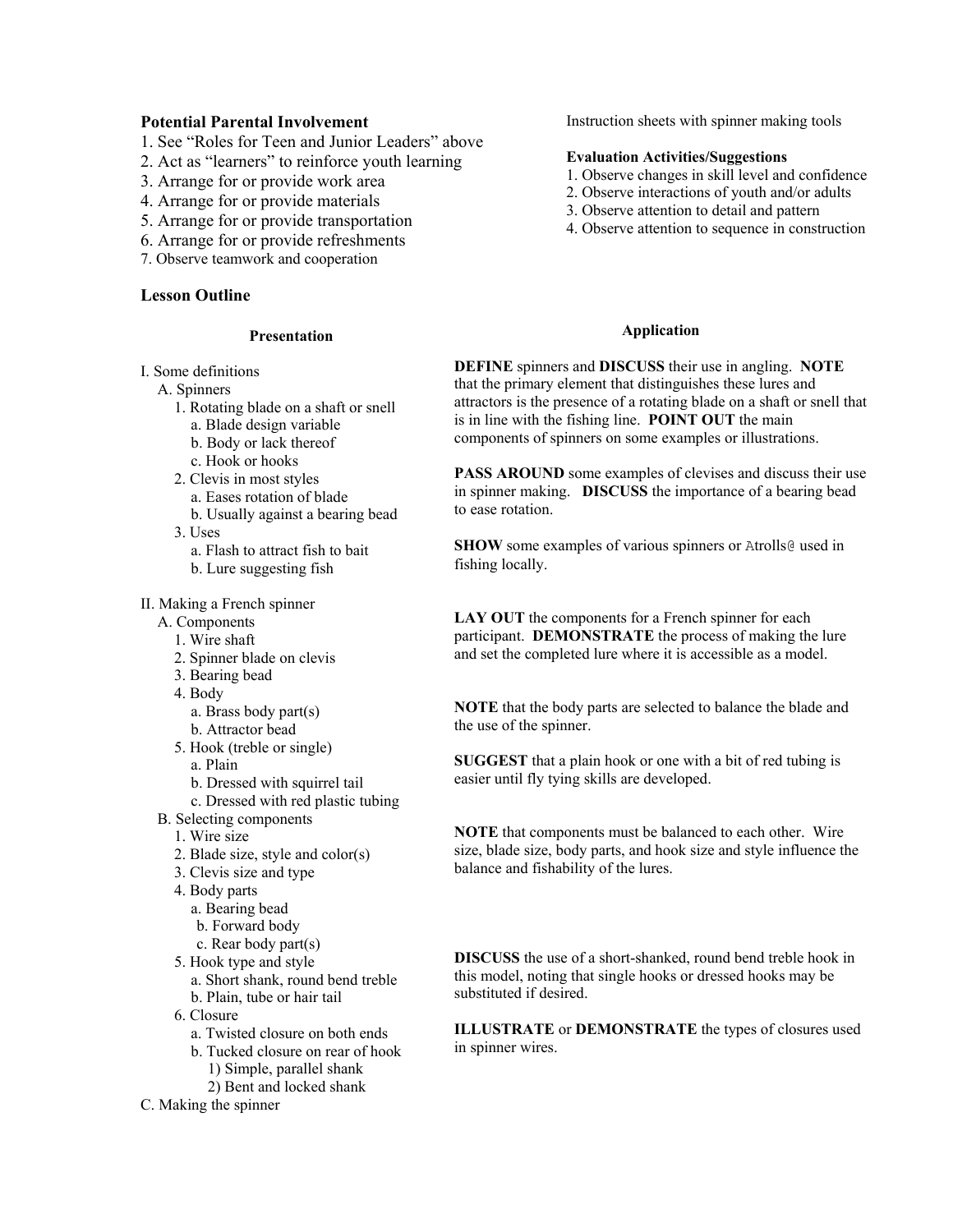- 1. Bend closed loop on one end of wire
	- a. Spinner maker method
	- 1) Bend free end of shaft out
	- 2) Form loop
	- 3) Bend free end out again
	- 4) Oppose free ends and spin to close
	- b. Round-jawed pliers method
	- 1) Bend free end of shaft outward 2) Grasp free end behind bend it
	- around the pliers in a tight loop
	- 3) Bend the free end at right angles to the shaft
	- 4) Hold loop with round-jawed pliers
	- 5) Grasp free end with needle-nose pliers
	- 6) Wrap free end tightly around shaft 7) Carefully twist or break off excess
	- 2. Slide front bearing bead in place
	- 3. Place blade on clevis, convex surface forward
	- 4. Slide clevis and blade onto shaft
	- 5. Slide bearing bead into place
	- 6. Slide front body onto shaft
	- 7. Slide rear body or bead onto shaft
	- 8. Bend open rear loop behind body parts a. Either type of tool works well here b. About same size as front loop
	- 9. Dress hook if desired
	- 10. Slide hook into rear loop
	- 11. Measure free side of shaft against
- body
	- 12. Close rear loop
	- a. Closed loop method see above
	- b. Open loop method
		- 1) Cut free shaft barely overlapping rear of body when fully forward
		- 2) Work free shaft into rear body
		- 3) Work body back over both shafts

III. Making a Swiss Swing (C.P. Swing) spinner

- A. Components
	- 1. Closed loop wire shaft
	- 2. Swiss blade and clevis
	- 3. Bearing bead
	- 4. Two tapered bead bodies
	- 5. Treble hook with or without dressing
- B. Component selection
	- 1. Size the lure to use
	- 2. Match components to spinner blade
	- 3. Select hook to purpose and size
- C. Making the lure
	- 1. Form a closed loop on the wire shaft

**DEMONSTRATE** making a closed loop with the tools available to the participants or **PROVIDE** a closed loop shaft as a starting point.

**NOTE** that twisting or bending the excess wire to break it off leaves a smoother, less sharp end on the wire, reducing the probability of being cut off by contact of line and lure.

**REINFORCE** the need to have the convex side of the blade forward.

**STRESS** the importance of the bearing bead for free rotation of the spinner.

**DEMONSTRATE** forming the rear loop and bending it back along the shaft of the spinner.

**NOTE** that the hook is most easily dressed before it is placed on the lure.

**DEMONSTRATE** clipping the short arm of the loop and tucking it under the body before working the body back over the paired shaft parts.

**PASS AROUND** a sample of the Swiss swing spinner that is being made.

**LAY OUT** the components needed for the spinner at each work station.

**DISCUSS** the reasons behind the selection of the components for this lure, stressing utility in local fisheries.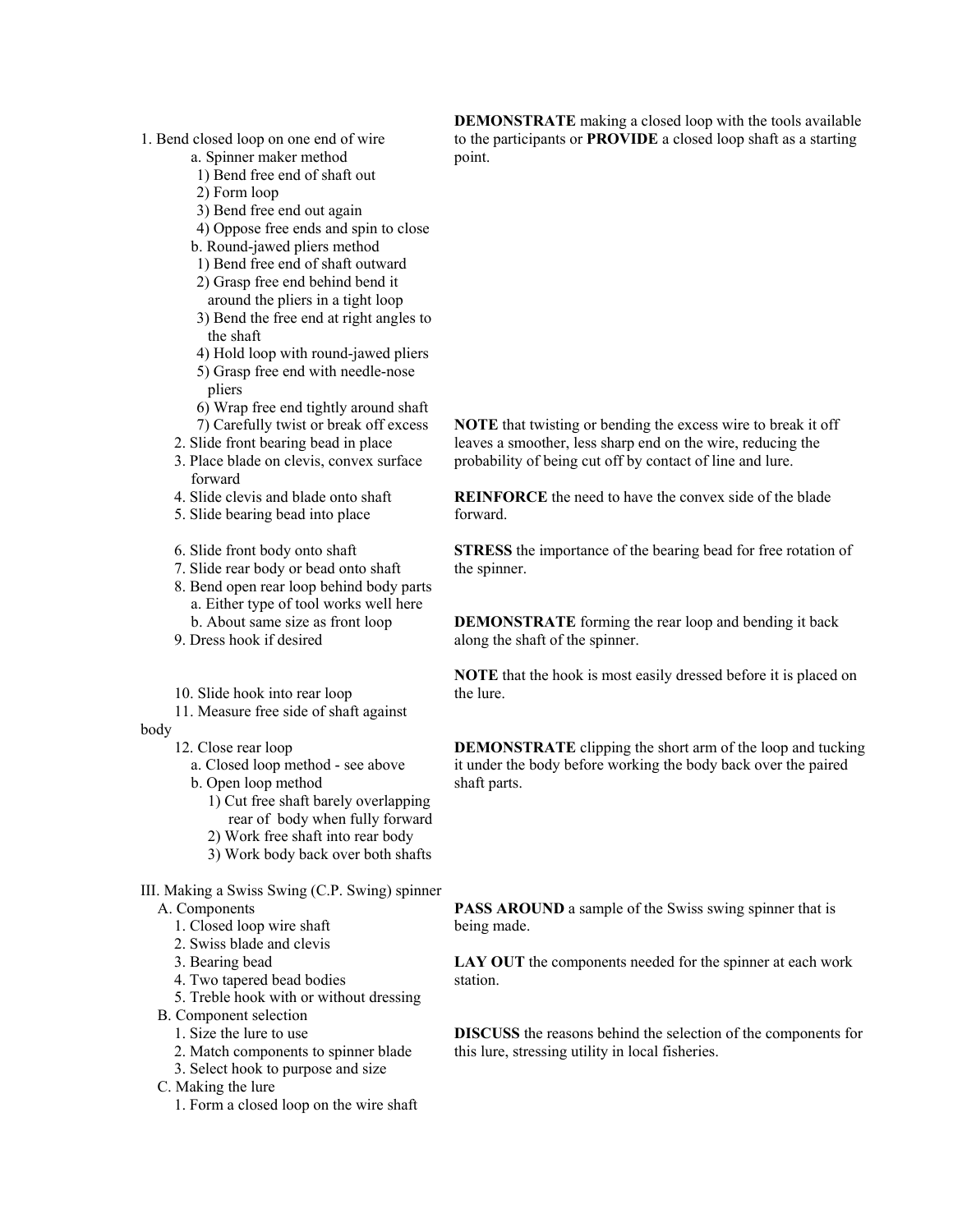- 2. Place blade on clevis
- 3. Slide clevis and blade onto shaft
	- a. Convex side forward
	- b. Back up with bearing bead
- 4. Build body
	- a. Small end forward on first bead
	- b. Large end forward on second bead
- 5. Form rear loop
- 6. Slip treble hook on loop
- 7. Close loop using either method

IV. Making ripple blade (Shyster) spinner

- A. Components
	- 1. Open loop shaft
	- 2. Dressed treble hook
	- 3. Painted body sized to blade
	- 4. Blade matched to body
	- 5. Clevis and bearing bead
- B. Making the lure
	- 1. Dress hook with desired materials
	- 2. Form open loop wire a. Short arm slightly longer than body b. Long arm about 1 inch longer
	- 3. Slide hook onto wire loop
	- 4. Slide body onto both wires a. Slotted end forward b. Lock in place - bend short arm in slot
	- 5. Apply bearing bead (s)
	- 6. Apply ripple blade on clevis
	- 7. Form front eye
		- a. Allow about c inch free space
		- b. Form line attachment eye
		- c. Close with 3 or more wraps of wire
		- d. Trim excess wire closely

V. Making an in-line (Panther Martin) spinner

- A. Components
	- 1. Closed loop wire
	- 2. Blade and bearing bead
	- 3. Body painted as desired
	- 4. Treble hook with dressing
- B. Making the lure
	- 1. Form closed loop on wire
	- 2. Slide blade onto wire shaft
	- 3. Slide bearing bead onto shaft
	- 4. Slide body onto shaft
	- 5. Form open loop at rear
		- a. Slide body forward
		- b. Bend open loop
		- c. Trim short arm of loop 3/4 inch
	- 6. Slip treble hook onto tail loop
	- 7. Close loop by applying tying thread

**START** the assembly by forming a closed loop on a wire shaft or by using a closed loop shaft as provided.

**HANG** the blade on the clevis and slide the clevis onto the wire. **REMEMBER** to place the convex side of the blade forward (toward the closed loop) and to back it with a bearing bead.

**ASSEMBLE** the two body elements by placing the beads so the lure tapers down to both ends.

**FINISH** as was done previously.

**LAY OUT** and **DISCUSS** the components for a ripple blade spinner.

**CONSIDER** using pre-dressed treble hooks for youngsters with minimal tying skills.

**DEMONSTRATE** making an open loop shaft with both arms of nearly equal length.

**NOTE** that this lure is constructed most easily from the hook to the eye, rather than in the fashion used in the previous examples.

**REMIND** participants to keep the slotted end of the body forward so it can be locked in place by bending the short shaft.

**NOTE** the importance of the bearing bead(s) in keeping the blade from lodging against the body for better action.

**DEMONSTRATE** and supervise forming a closed eye on the front end of the lure.

**NOTE** that in-line spinners differ in that the blade is designed to ride on the spinner shaft rather than on a clevis. This freespinning type of lure has an excellent fish catching reputation.

**PASS OUT** the components used in this lure to participants at each workstation.

**ASSEMBLE** the lure through the lure body as in the previous several spinners. Where a teardrop body is used, place the heavy end to the rear, and slide the body forward tightly against the blade and front eye.

**DEMONSTRATE** forming an open loop at the rear of the body , leaving a small piece of the shorter end of the shaft near the start of the loop, trimming the end carefully.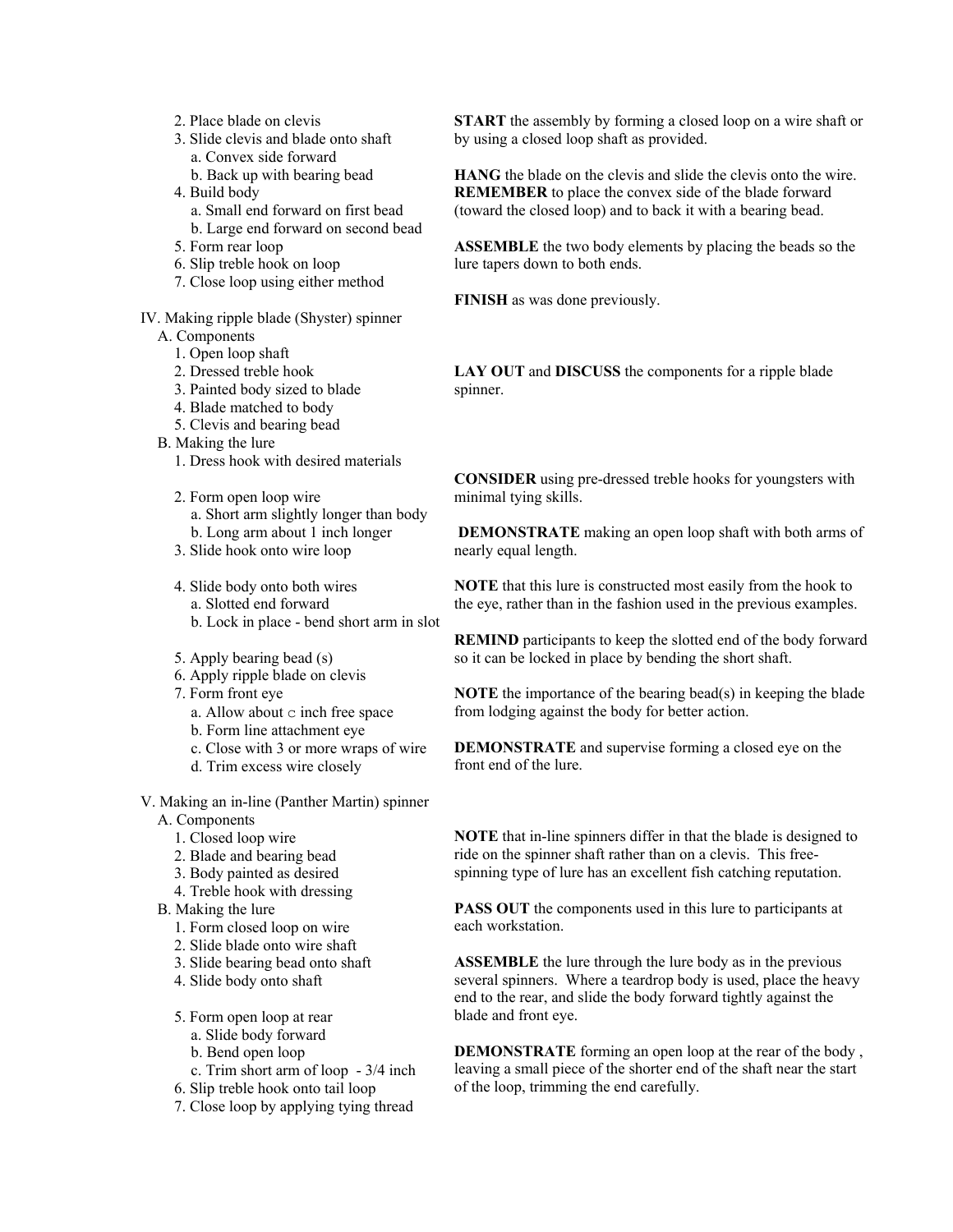- a. Wind over both shafts
- b. Smooth even wraps
- 8. Apply long, soft hackle over rear loop
	- a. Attach close to loop
	- b. Wind hackle forward
	- c. Bind down and trim hackle
	- d. Whip finish and trim thread
	- e. Apply head cement or epoxy
- 9. Slide body back over base of wraps

VI. Making a bait drifting spinner

- A. Components
	- 1. Leader material (matching use)
	- 2. Plastic or glass beads as desired
	- 3. Bearing bead
	- 4. Spinner blade of choice
	- 5. Clevis as needed
	- 6. Bait hooks (3)
- B. Making the rig
	- 1. Snell a bait hook in the usual manner
	- 2. Carefully snell two additional hooks a. Watch hooks when snelling b. Space appropriately
	- 3. Slide beads onto snell in front of hooks a. Select size and color for purpose b. Enough to keep blade clear of hook
	- 4. Slide bearing bead onto snell
	- 5. Slide clevis with blade onto snell
	- 6. Apply a forward bearing bead
	- 7. Tie a loop or attach a swivel to snell a. Perfection loop
		- b. Surgeon's loop
		- c. Kreh loop knot

**ATTACH** a plain treble or single hook , then **CLOSE** the eye by binding the two shafts together with several layers of tying thread.

**CATCH** the loop in a vise, and **BIND** in a long, soft hackle that matches the lure color. **WIND** several turns around the shaft and **BIND** off the hackle.

**WHIP FINISH** and **TRIM** the thread before applying several drops of head cement or epoxy and sliding the lure body back against the hackle.

**NOTE** that many species can be caught using a trolled, cast or drifted bait with a spinner as an attractor in front of the bait.

**GIVE** each participant the components to make a bait-drifting spinner that is appropriate to the area. **ALLOW** some freedom in selecting spinner blade style, color and size as well as bead color and size if possible.

**DEMONSTRATE** the snelling process for the hooks. For younger or less skillful participants, consider having pre-snelled hooks available on lone leaders so they can simply assemble the beads and spinners.

**STRESS** the role of the beads in keeping the spinner blade(s) away from the bait or other blades.

**PLACE** the bearing bead and clevis with blade on the snell, adding a forward bearing bead if desired.

**TIE** a strong loop knot (like any of those suggested) to complete the rig.

**COMPARE** this rig to the cowbells or daisy chains of spinners often used in trolling for salmon, lake trout and other fishes.

**ENCOURAGE** participants to develop their own specialized spinners, e.g. Erie rigs, tail spinner lures, horse head jigs with spinners, etc. **NOTE** that the processes are quite similar to those already learned.

### **Summary Activity**

Lead the participants in comparing their lures to similar ones manufactured by lure companies or the instructor. Have them critique each lure and discuss ways of improving their models or the skills that they learned and the ways they devised to meet challenges posed by each lure type.

#### **Lesson Narrative**

#### **A Few Caveats**

These activities are relatively simple to moderately complex. They involve a series of common skills that translate among the types of spinners being made. Commercially available components are best used with beginners, but more advanced participants could even attempt to modify those components or make their own. You, the leader, need to determine the skill level of the kids, the challenge level they can handle, and the amount of the lesson to be covered. Simply making one spinner by observing a commercially available lure and copying it may be all the challenge they need. On the other hand, they may want to create and test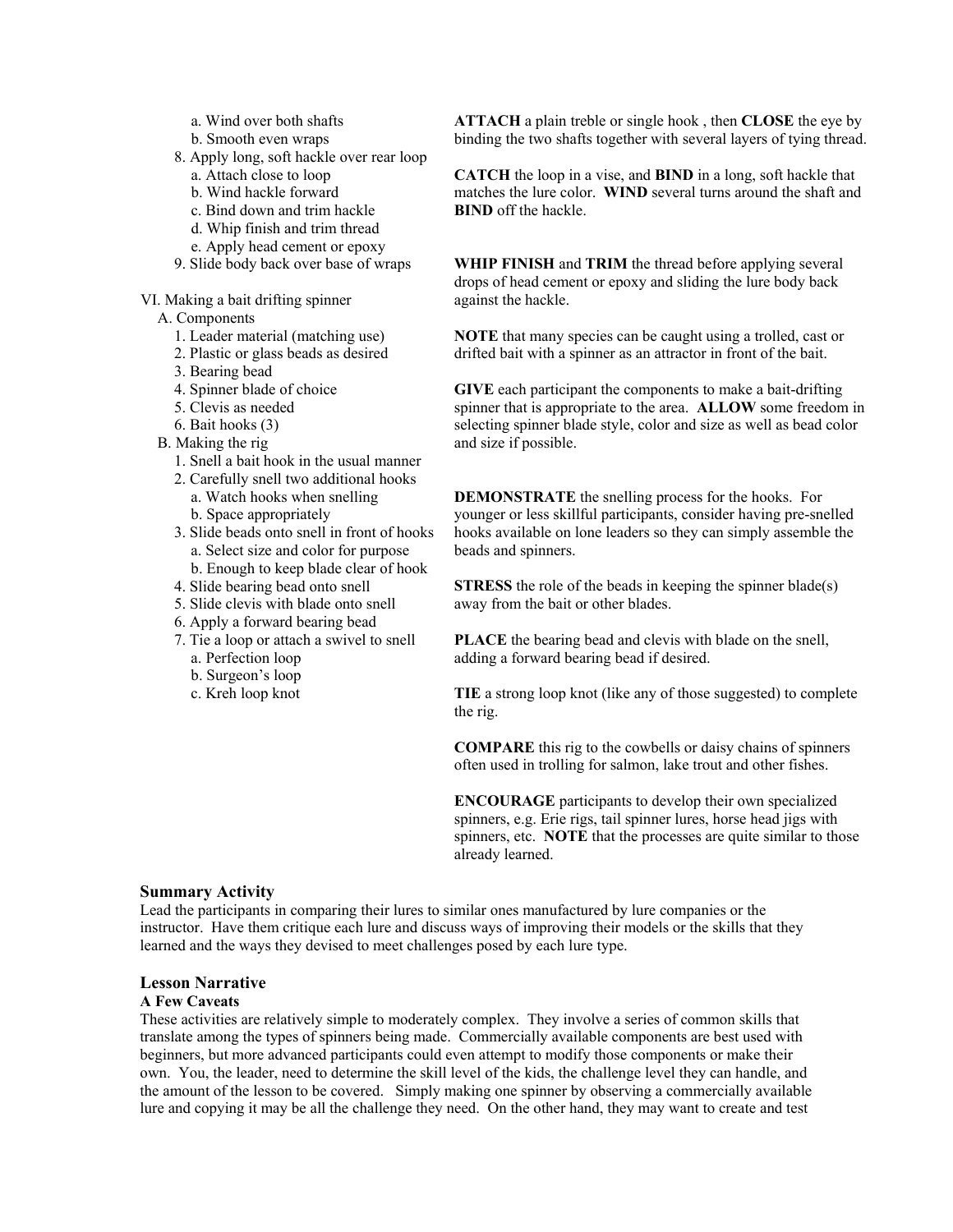a design that they develop for a particular species, body of water and condition. We strongly advise maintaining central control over components, however. There is a strong tendency to get very "creative" and make lures that consume large amounts of material without having much potential for productive use. These creations are unlikely to be productive and they increase the cost of the project immensely. Controlling inventory is a critical issue, particularly if you are purchasing materials on a limited budget.

Any part of this process may be interrupted without appreciable impact on the ultimate product, but satisfaction is greater if the kids are able to complete a lure within the time frame available to them. Approximately an hour will permit completion of any of the lures contained in this lesson, and faster kids may complete several. You may wish to break the lesson up into a series of sessions in which one or two lures are featured in each session.

Small groups or a high leader to learner ratio are strongly advised. Teen or junior leaders are among the most effective once they have mastered the processes themselves. For rank beginners, a ratio of 1:1 or 1:2 is recommended. Once they gain some experience, that ratio can be increased to as much as 1:5 or even 1:10.

## **Spinners**

Spinners are lures or attractors featuring rotating blades on shafts or snells. They are attractive to a wide variety of game fishes either on their own or in combination with flies, spoons, plugs or live baits. As their name implies, they feature a spinning or rotating blade that creates both vibration and flash or movement to attract fish. Many styles and types are commercially available. Nearly all of them share several elements a shaft or leader, a rotating blade, and a hook. Many of them include a lure body of some type.

The rotating blade is the primary attractant in spinners. Blades may be designed to rotate directly on the shaft or leader like the in-line blades or junebug style blades; but most of them are designed to be used with a clevis, a loop of metal or plastic that rides on the shaft and permits the blade to rotate around it. Blades are available in a wide variety of shapes and finishes. Their shapes influence their fishing characteristics like normal depth on retrieve, ease of rotation at various current or retrieve speeds, amount of flash and vibration, and rotation rates. Broad blades, like Colorado or Idaho blades, are relatively heavy; but they rotate easily and have high drag levels. This makes them ride fairly high in the water and may cause them to plane upward in heavy current. On the other hand, they will turn at very low retrieve rates, and they provide a large reflective surface for lots of flash. Very slim blades, like willow leaf blades, will lie closer to the shank, run deeper, rotate more slowly, and have less mass for their size. Indiana blades, with their narrow egg shape, and swing blades with their long oval (elliptical) shape are intermediate between these extremes. Some blades, like the French blades, feature a raised portion designed to create an attractive vibration as the blade rotates. A similar claim is made for rippled blades.

Some simple spinners have only the bare essentials - a shaft connecting line to hook, a bead or two to allow the blade room to rotate, and a blade on a clevis. These may be used as a lure or as an added fish attractor with trailing bait. More complex lures involve variations in blade size, shape and color, variations in body mass, shape and color(s), and dressings of the hooks. These added features can enhance the performance of the spinner as a stand-alone lure. We will be making examples of several of the more commonly used spinners.

#### **Spinner Making Tools and Materials**

Spinners can be made with only a few basic hand tools, or they can be made with specially designed wire forming tools. At a minimum, a spinner maker should have a set of cutting pliers, needle-nosed pliers and round-jaw pliers or a suitable form to aid in forming the eyes on the wire. Specialized wire forming tools range in cost from about \$10 to over \$100. They can speed construction significantly, but would not be worth the cost unless a considerable number of spinners were being made. Expansion from the basic set might include flush cutting pliers (end-cutters), diagonal cutting pliers, or even flat-jawed pliers; but there is no need to be overly expansive.

While some types of bodies can be cast from lead or suitable substitutes, most of the brass bodies are beyond the skill or interest level of beginning spinner makers. Thus, brass body parts should be selected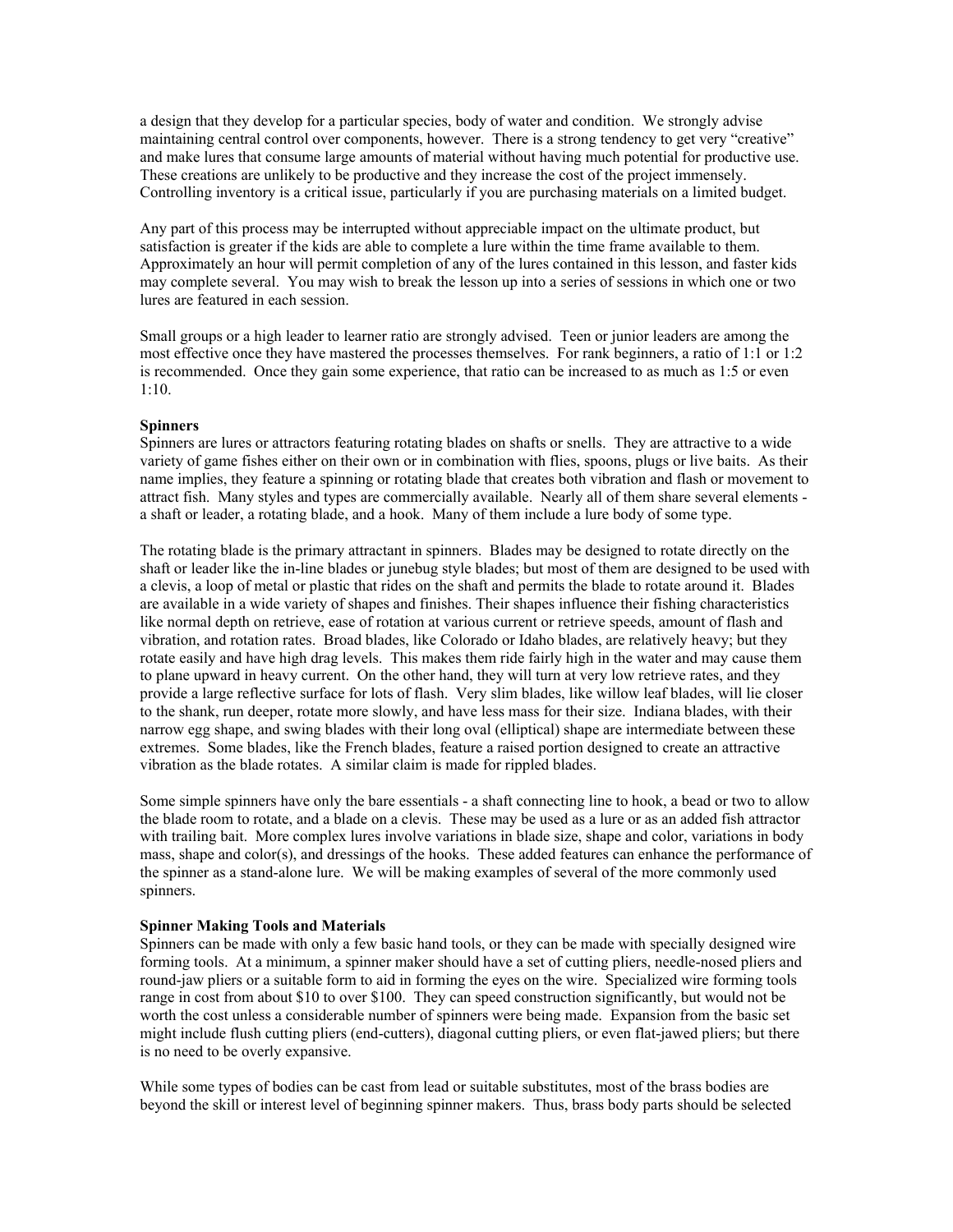and purchased either plain or with a finish already applied. Spinner blades likewise could be made, but for consistency and proven performance buying quality blades is recommended. Modifying them with paints, dips or other treatments is clearly acceptable, although a nearly limitless array is available from tackle crafting catalogs at very moderate cost. Beads, whether part of the body or as bearings can be purchased in quantity very inexpensively. Two primary types of clevises are readily available - stirrup and folded. Both types are adequate for in-line spinners. Stirrup clevises are somewhat more expensive and less likely to get fouled or deformed. Folded clevises are fine for most spinner applications and less expensive. Both of them are available in a variety of sizes, often in brass or chrome finishes. The appropriate sized clevis should allow the blade to turn freely while letting the tip of the blade clear the shank of the lure while spinning. Excessive size and mass should be avoided.

Nearly any treble hook or straight shanked, ringed eye single hook can be used in spinner making. Our preference is for round bend, short shank trebles on most of these lures. Simply match the hook size to the rest of the lure for maximum effectiveness. Hooks can be dressed in many ways with hackle, hair, flank feathers, tubing, or skirts of one type or another. Stainless steel spring wire in sizes from about 0.020 to 0.045 should meet nearly all requirements for spinner shafts.

#### **Making a Basic French Spinner**

**Components** - The spinner being constructed here requires a closed eye, wire shaft, a silver or brass French blade, a clevis, a bearing bead (a small bead right behind the clevis), a set of body components, an attractor bead, and a hook. The body parts should conform to the size of the spinner blades being used. Blades in sizes 00 to 1 are commonly used for small trout, smallmouth bass in rivers, yellow perch, and similar fishes. Sizes 1 and 2 are often used in fishing for walleyes, bass, larger trout, pickerel and small pike. Sized 3-5 are more often used for largemouth bass, pike and similar fish on heavier tackle.

From an instructional point of view, having a limited array of parts, controlling access to them, and making a consistent product is easiest and it limits the costs involved as the beginner learns spinner making skills. The wire should be stiff, but thin enough to pass through the hole it the attractor bead when doubled. (about 0.24 to 0.35 inch stainless). Pick the blade size and color for the type of fish being sought and the water conditions in your area. Once the blade is picked, select a clevis, forward body, rear body, and attractor bead (if desired) to match the blade. A bearing bead and a suitable sized treble hook complete the lure. If a dressed hook is desired, either add a small piece of scarlet tubing or a bit of squirrel tail to the hook.

Lay out a set of tools and materials for the spinner at each work station, and be prepared to supply additional clevises and bearing beads if necessary.

**Making the Lure** - Start with either a closed loop wire form or a piece of wire on which a closed loop can be formed. With a spinner maker, use the rotating pins to form a loop by bending the wire outward about 1/2 inch from the end of the wire. Then bend the end around the stationary pin with the movable one. This forms an open loop. Place the loop over the endpin on the frame of the tool (aligned with the rotating head). Place the wire in the head with the short end up, and rotate the head while pressing it toward the frame. This will form a tightly wrapped closed loop.

If round-jawed pliers are used, bend the end outward, and then form an open loop with the pliers. Note that the location on the jaws controls the size of the loop. Once the open loop is formed, keep the round-jawed pliers in the loop, grasp the short end of the wire with the needle-nose pliers, and wrap it tightly around the shaft. Bend or twist any remaining wire to break it off. This provides a cleaner and less sharp edge on the wrapped wire.

Place the blade on a clevis, and slide the clevis and blade onto the wire shaft, making sure that the convex side of the blade is facing forward (toward the closed loop). Next, slide a bearing bead on the shaft behind the clevis. Follow the bearing bead with the front and rear body parts, orienting them as they are in the model. If desired add a bright attractor bead behind the rear body element. Slide all these parts forward and form an open loop as you did on the other end of the shaft. With the body elements against the forward eye, clip the free end of the wire so it just slightly overlaps the rear of the attractor bead. Slide the hook in place, and then press the cut end down until it snaps into the hole in the attractor bead. Slide the bead down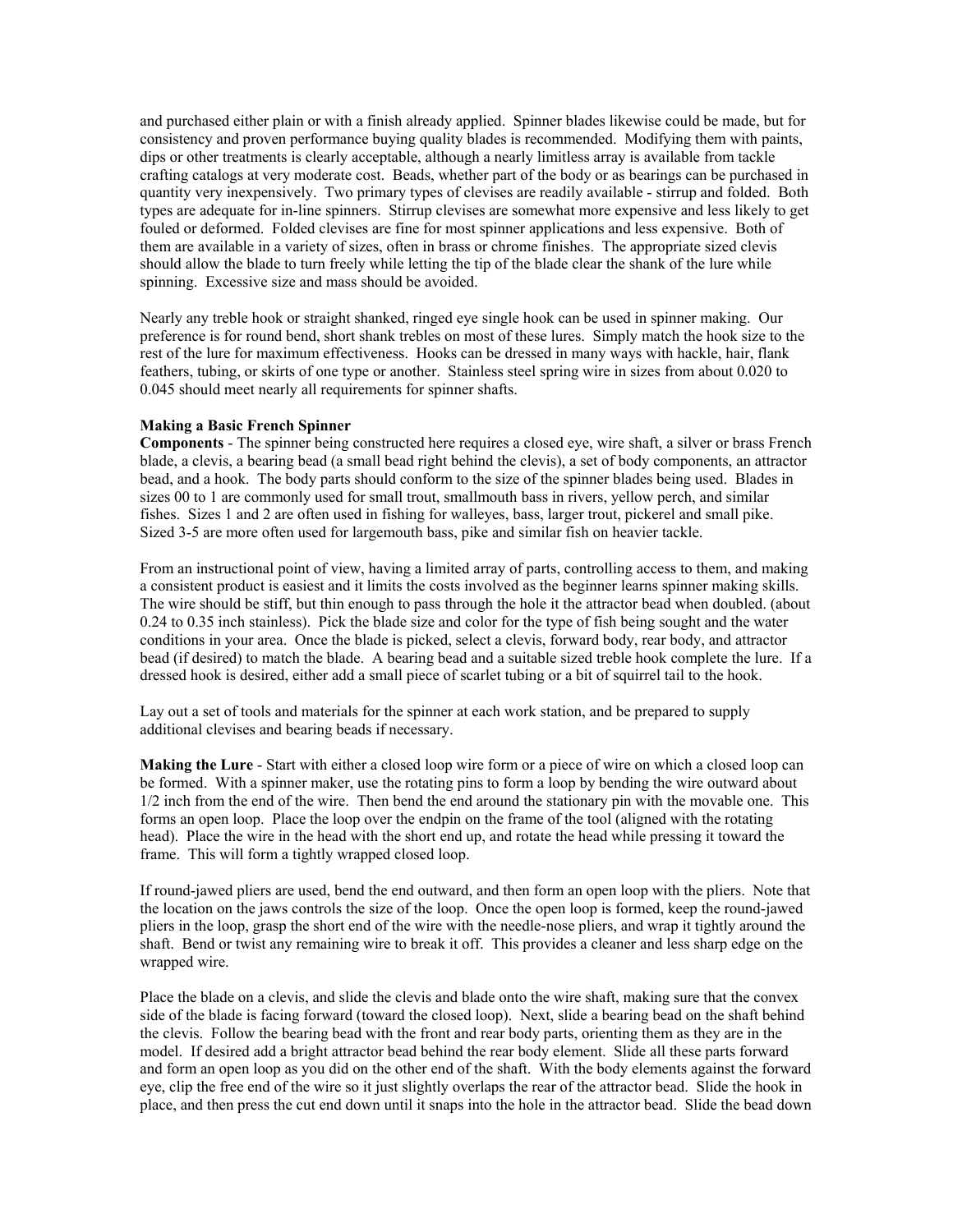to the base of the loop and let the body parts fall into place. Your French spinner is complete. If desired, a closed loop may be formed on this end as well.

## **Making a Swiss Swing Spinner**

This lure approximates the well-known C.P. Swing spinner. It consists of a fish-scale finish blade, clevis, bearing bead, two tapered body parts resembling stacked beads, and a treble hook. As with the previous lure, the components of this one should be selected for utility in the local fisheries.

**Making the Lure** - Start by forming a closed loop on the wire or selecting a spinner shaft with a closed loop already formed on one end. Place the blade on the clevis with the convex side forward and slide the clevis and blade onto the shaft. Add a bearing bead behind it to assist in rotation. Place a pair of body elements resembling three stacked beads each on the shaft. The first one should have the small end forward. The second should have the small end to the rear, giving a double tapered effect. Form the rear loop, slip the treble hook onto the loop, and close it using either the open or closed loop method.

## **Making Ripple Blade Spinner**

This model resembles the Abu-Reflex or (Shyster) style spinners. They feature very heavy brass bodies and rippled blades that are reputed to produce a fish-attracting vibration when retrieved. The bodies are usually painted on the commercial models, and any painting that is to be done should be accomplished before the lures are assembled. If a dressed treble hook is desired, the feathers or hair should be attached before the hook is placed on the lure. This spinner making process uses and open-loop shaft and starts from the rear of the lure, working toward the front. As before, all components should be selected to match and to be useful in local fisheries.

## **Making the Lure**

Start by painting the body, if desired. Combinations of red, white, yellow, orange and black with one color being the ground color and the other arrayed in spots on the body are commonly effective. Scale patterns can also be used (see the painting lesson for techniques). If a dressed treble hook is desired match the colors in the body with dyed duck breast feathers, attaching them streamer style around the hook. The dressing should look the same from all sides. Once these painting and hook dressing activities are completed (it could be done in an earlier activity or as an exercise by more advanced participants), the lure is ready for assembly.

Start by forming an open loop wire with both ends of the wire slightly longer than the body, and one end about an inch longer than the other. Slide the dressed hook onto the loop first. Note that one end of the body has a small slot cut in it. This is provided so the short arm of the shaft can be locked in place. Slide the painted body onto the paired wires, keeping the slotted end forward. Bend the short shaft into the slot, and trim it closely.

Next, apply a bearing bead or beads to keep the clevis away from the body. Place the ripple blade on the clevis with the slightly convex side forward, and slide it onto the wire. Leaving about 1/4 inch of space in front of the clevis, begin to form a closed eye as was done previously. Close that eye with three or more turns of wire and trim the end closely. Your ripple blade spinner is ready for some action on the water.

#### **Making an In-line Spinner**

Some spinners are made with blades that do not require a clevis. They ride on the wire shaft, with a design that makes them rotate very freely. The Panther Martin spinners are among the popular lures of this type. They can be constructed using a closed loop wire, a blade and bearing bead, a tear-drop shaped body painted in the desired color(s), a treble hook, and some long, soft hackle as a dressing. The hackles can compliment or contrast with the body materials, and they are applied to the rear of the shank, not to the hook itself.

Starting with a closed loop shaft, slide the blade onto the shaft with the primarily convex side forward (note that there is a concave area right around the hole in the blade. Slide a bearing bead onto the shaft immediately behind the blade. Slide the body onto the blade behind the bearing bead. If it is a teardrop shaped one, the small end goes forward. Form an open loop at the rear of the shaft, leaving about 3/4 inch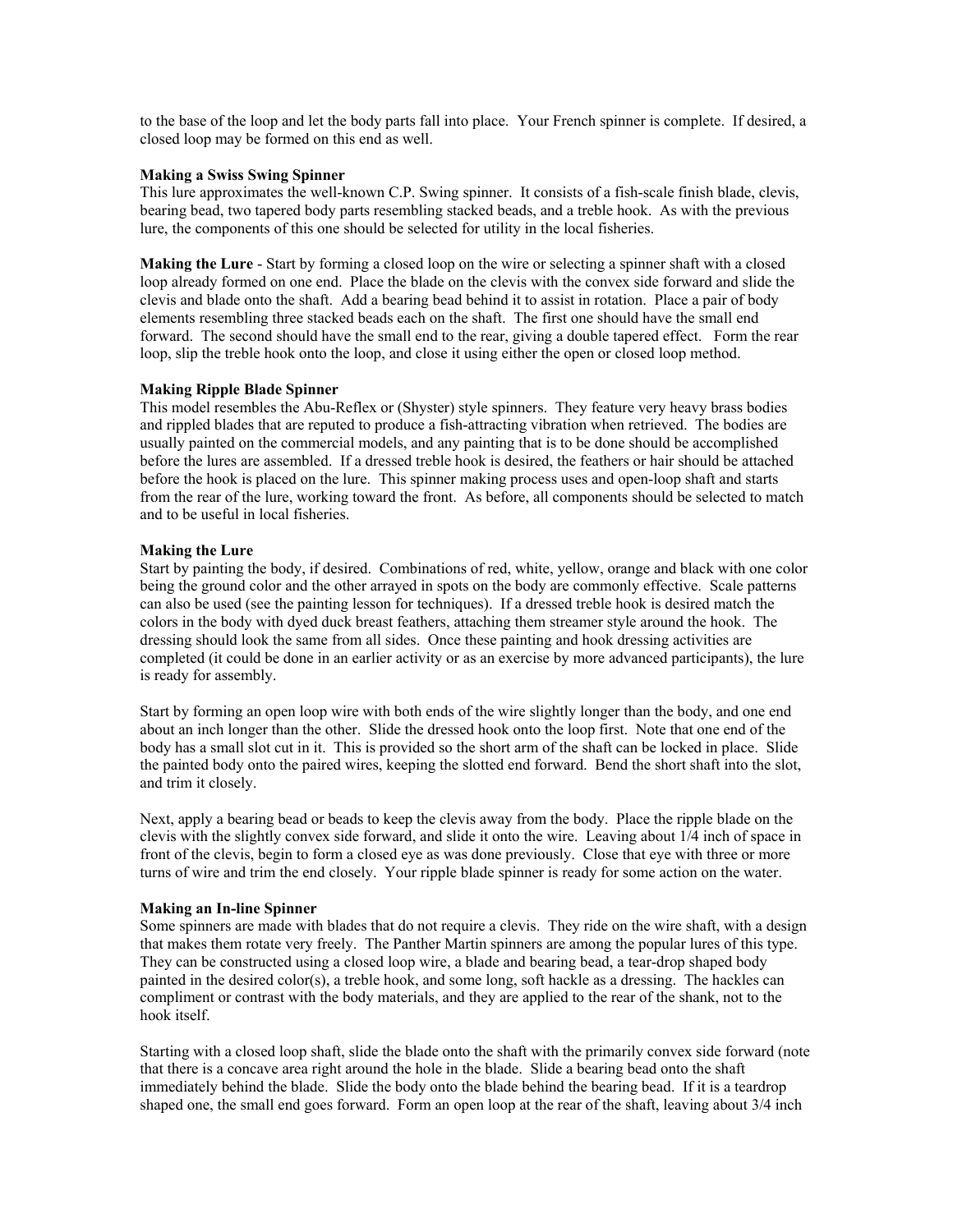of the shorter arm. Slip the treble hook onto the open loop and place the bend of the loop in a tying vise. Apply several wraps of tying thread over the paired wire shafts, binding them smoothly in place. Add a drop or two of head cement, C-A glue or epoxy to each layer as it is applied. Bind in a long, soft hackle of the desired color just ahead of the rear loop, and wind several turns in place. Slick it back slightly and wrap over it in a smoothly cone-shaped "head." Whip finish and trim the thread, applying additional finish to the thread wraps. Slide the body back against the thread, and the spinner is complete.

#### **Making a Bait Drifting Spinner**

Drifted or trolled baits can be presented with a spinner in front of them to increase their attractiveness. In this situation, the spinner or spinners are applied on the snell or leader for the rig. These rigs are useful in both fresh and saltwater situations for species like walleye and summer flounder. Similar arrangements, often consisting of multiple spinners on a long leader can be used in trolling lures for species like lake trout or salmon. In that situation, the Acowbells@ may be trailed by a spoon or plug attached to a longer leader behind the flashers.

Since ours is a bait rig, we require a length of fairly stout leader material, an assortment of plastic or glass beads, small bearing beads, a clevis and spinner blade of choice, and a set of bait hooks in an appropriate size. For a worm harness, three hooks is about right, while those used to troll minnows or strip baits may use only two and a leach bait may need only a single hook. A sleeve may be used to keep the blade and beads away from the front hook or to separate multiple spinners when they are used.

## **Making the Rig**

Using a snell knot (see Knots lesson), attach an appropriate sized bait hook to one end of a piece of monofilament leader approximately 18 inches long. Once that knot has been cinched down and trimmed, repeat the process by spacing two additional hooks on the leader about two inches apart. Be careful around the hooks already attached when snelling these additional hooks. It is often easiest to control the distance between the hooks by drawing the previous hook up against the one currently being snelled and leaving enough material in the open loop of the knot to properly position the hook when it is snugged down. Experience is the best teacher here, and the placement of the hooks need not be precise as long as they engage the front, middle and back of the bait being used (e.g. a nightcrawler or strip bait). Slide a few beads on the leader in front of the last hook, selecting their sizes and colors for the desired effect but making sure that they allow adequate clearance for the spinner blade. If small beads have not already been applied, place a bearing bead on the leader immediately prior to attaching the clevis and spinner blade. Making sure the spinner blade is properly oriented, slide the clevis and blade combination onto the leader; and follow it with an additional bearing bead in front of the clevis.

Finish the rig by either attaching a swivel to the leading end of the rig with a Palomar knot or improved clinch knot or forming a loop in the monofilament. Note that in rocky terrain where hang-ups are common omitting the swivel can reduce the cost of lost tackle by a bit. On the other hand, they do an excellent job of controlling line twist and allow easy attachment of the line to the terminal tackle. If a loop knot is used, consider using a perfection loop, surgeon's loop or Kreh loop to complete the rig.

To control the rig until it is ready to use, attach it to a hook holder/stretcher; or coil it carefully and wrap it in a small square of aluminum foil or place it in a very small plastic bag. Bagging the rig allows quick reference to the characteristics of the rig, but hook points frequently penetrate the bag material. Wrapping it in foil requires labeling to indicate the content of each package, but tends to be more secure with respect to hooks. Stretchers seldom have enough attachment points to handle the hooks and often expose the rig to oxidation.

Among my favorite uses for these rigs is drifting nightcrawlers for walleye. Add enough weight to maintain contact with the bottom under the current conditions. Cast up and across the holding area, and allow the spinner to tumble and rotate as it precedes the crawler through the lie. Be prepared for a "rider" as the fish grabs the bait and swims along with it.

#### **Creating Other Spinner Rigs**

Using the techniques learned in this lesson, you can create your own rigs and lures. Erie rigs are a type of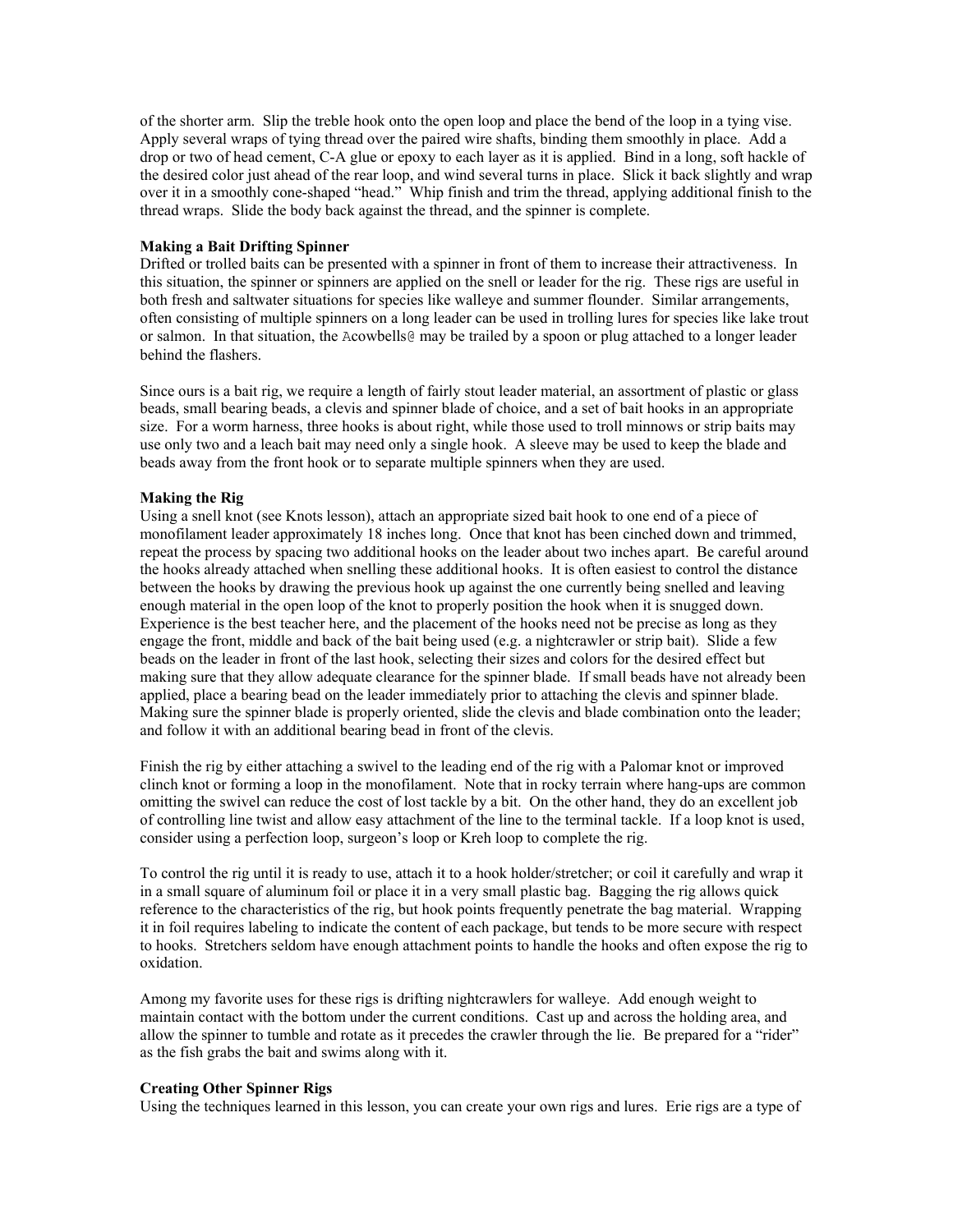weight forward spinner with a lead head, followed by beads and a spinner blade. Either a bait hook or a lure of some type follows it. Tail spinner lures can be cast, pained and equipped with an appropriate spinner to attract fish that tend to live deep in the water column. Horse head, pony head or stump jumper type jigs with spinners rigged to a bottom swivel are also outstanding lures for many species. Similarly, spinner baits or buzz baits can be created with the combination of flash, color and vibration to attract local gamefish. The principles are all the same as those used in in-line spinners with relatively few modifications or extra considerations. Those interested in making the latter lures may wish to follow up with the lessons on spinnerbaits and buzzbaits.

## **Exhibit or Sharing Suggestions**

- 1. Create an exhibit showing the steps in making an in-line spinner of your choice. Label each step with a simple description of the task being performed in that step. Exhibit your work in an appropriate location.
- 2. Experiment with various spinner components (bodies, blade sizes and styles, bearing beads) and record your observations. Discuss the influence of the components on lure performance and speculate on the factors that might be contributing to the observed differences. Share the results of your experiment in an appropriate setting.
- 3. Create a series of spinners and display them appropriately. Discuss their uses, advantages and disadvantages for various fishing situations. Exhibit your display in an appropriate location or setting.
- 4. Create a series of spinners and test them under local conditions. Record their performance and their success rate on various fishes under a variety of conditions. Attempt to determine the factors that may have made some of them more successful than others, e.g. size, amount of flash, weight of the body and blade, color, rotation rate and angle, and any other items you think might be important. Exhibit your work in an appropriate setting.

#### **Community Service and "Giving Back" Activities**

1. Show other youth how to make spinners as an after-school or youth center activity.

- 2. Prepare spinners that can be used in a local sportfishing program or introductory angling program in your locality. Make sure the spinners you make will be attractive to the fish being sought.
- 3. Lead a spinner making class for a community education program or senior citizens day. Bring along some friends who know how to make spinners and assist the others in making their own.
- 4. Consider making and selling spinners as a fundraiser for your local 4-H club or another worthy cause.

5. Conduct a program on spinner making and spinner fishing for a local angling club or similar organization.

#### **Extensions or Ways of Learning More**

There are many ways to extend your learning in spinner making. Try making your own blades using various sizes of shim stock or other metals. Compare the rotation rates and angles of various types of spinner blades and of various sizes and weights within a particular style of blade. Compare the spinners at slow speeds, fast retrieves, in heavy current or in the slack waters of lakes. Compare blade colors under a variety of weather conditions. Record your observations and attempt to compare them using simple statistics or visual comparisons like bar graphs or pie charts. Observe fish and their reactions to spinners of various types, shapes, sizes, colors and weights. Attempt to relate your observations with the fish catching ability of the lures and use those observations to design your own for testing.

## **Links to Other Programs**

Links to the rest of the sportfishing program are clear and obvious B particularly to angling skills. Note that the skills learned can be used to assemble some types of arts and crafts, e.g beadwork or jewelry